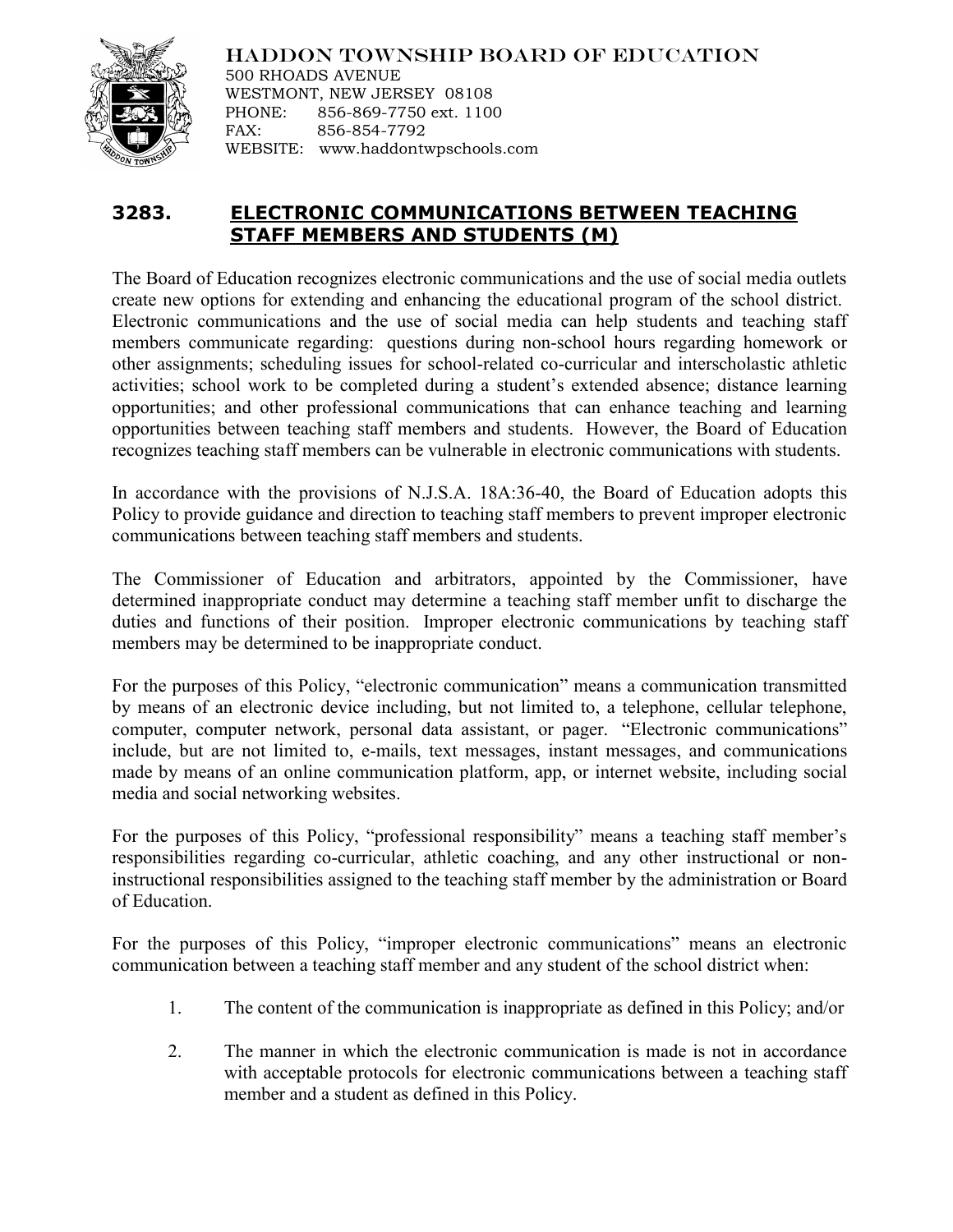Inappropriate content of an electronic communication between a teaching staff member and a student includes, but is not limited to:

- 1. Communications of a sexual nature, sexually oriented humor or language, sexual advances, or content with a sexual overtone;
- 2. Communications involving the use, encouraging the use, or promoting or advocating the use of alcohol or tobacco, the illegal use of prescription drugs or controlled dangerous substances, illegal gambling, or other illegal activities;
- 3. Communications regarding the teaching staff member's or student's past or current romantic relationships;
- 4. Communications which include the use of profanities, obscene language, lewd comments, or pornography;
- 5. Communications that are harassing, intimidating, or bullying;
- 6. Communications requesting or trying to establish a personal relationship with a student beyond the teaching staff member's professional responsibilities;
- 7. Communications related to personal or confidential information regarding another school staff member or student; and
- 8. Communications between the teaching staff member and a student that the Commissioner of Education or an arbitrator would determine to be inappropriate in determining the teaching staff member is unfit to discharge the duties and functions of their position.

The following acceptable protocols for all electronic communications between a teaching staff member and a student shall be followed:

- 1. E-Mail Electronic Communications Between a Teaching Staff Member and a Student
	- a. All e-mails between a teaching staff member and a student must be sent or received through the school district's e-mail system. The content of all emails between a teaching staff member and a student shall be limited to the staff member's professional responsibilities regarding the student.
	- b. Teaching staff members shall not provide their personal e-mail addresses to any student. If a student sends an e-mail to a teaching staff member's personal e-mail address, the staff member shall respond to the e-mail through the school district e-mail system and inform the student his/her personal e-mail address shall not be used for any electronic communication between the teaching staff member and the student.
	- c. A teaching staff member's school district e-mail account is subject to review by authorized school district officials. Therefore, a teaching staff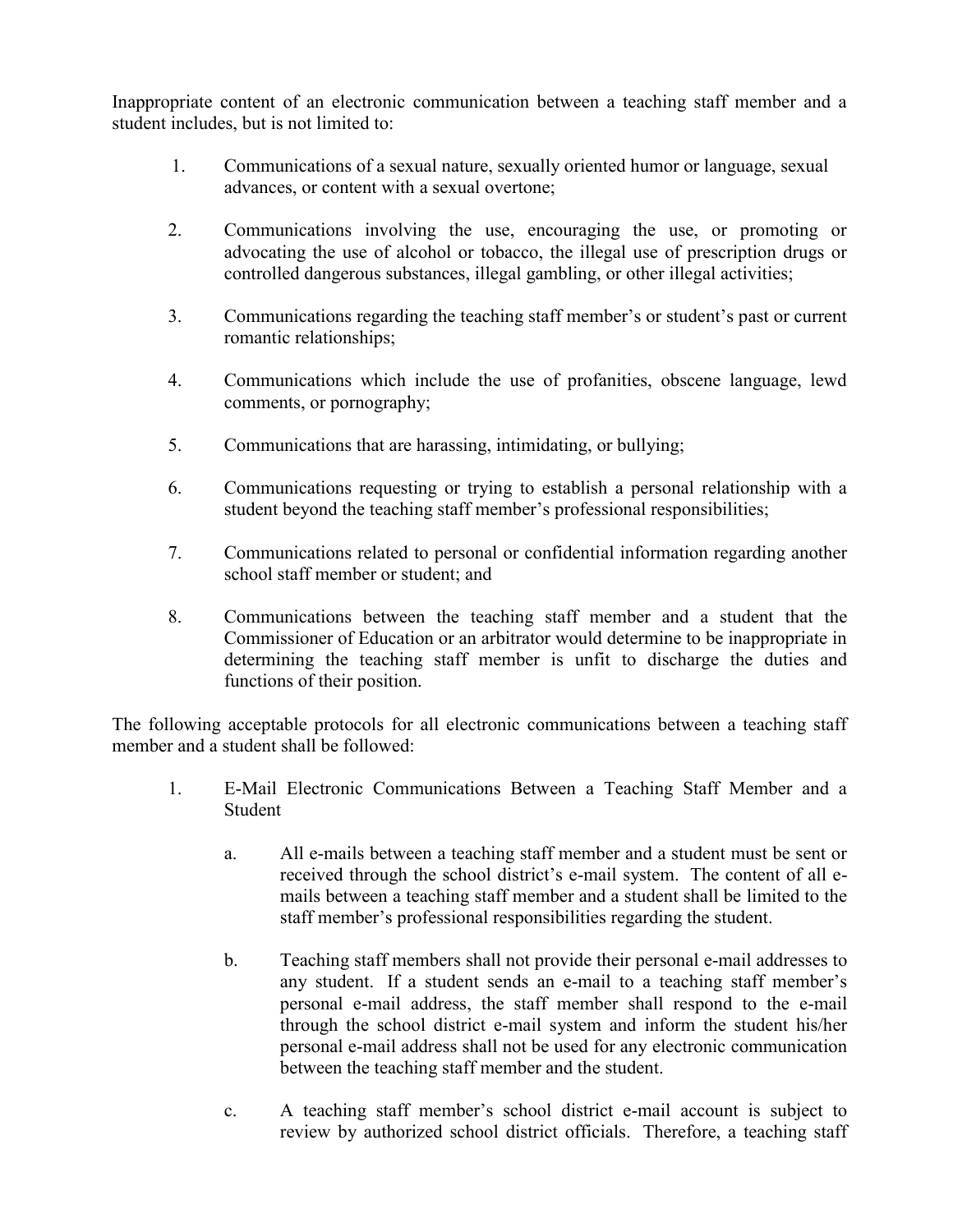member shall have no expectation of privacy on the school district's e-mail system.

- 2. Cellular Telephone Electronic Communications Between a Teaching Staff Member and a Student
	- a. Communications between a teaching staff member and a student via a personal cellular telephone shall be prohibited.
		- (1) However, a teaching staff member may, with prior approval of the Principal or designee, communicate with a student using their personal cellular telephone if the need to communicate is directly related to the teaching staff member's professional responsibilities for a specific purpose such as a field trip, athletic event, cocurricular activity, etc. Any such approval for cellular telephone communications shall not extend beyond the specific field trip, athletic event, co-curricular activity, etc. approved by the Principal or designee.
- 3. Text Messaging Electronic Communications Between Teaching Staff Members and Students
	- a. Text messaging communications between a teaching staff member and an individual student are prohibited.
		- (1) However, a teaching staff member may, with prior approval of the Principal or designee, text message students provided the need to text message is directly related to the teaching staff member's professional responsibilities with a class or co-curricular activity. Any such text message must be sent to every student in the class or every member of the co-curricular activity. Any such approval for text messaging shall not extend beyond the class or activity approved by the Principal or designee.
- 4. Social Networking Websites and other Internet-Based Social Media Electronic Communications Between Teaching Staff Members and a Student
	- a. A teaching staff member is prohibited from communicating with any student through the teaching staff member's personal social networking website or other Internet-based website. Communications on personal websites are not acceptable between a teaching staff member and a student.
	- b. A teaching staff member shall not accept "friend" requests from any student on their personal social networking website or other Internet-based social media website. Any communication sent by a student to a teaching staff member's personal social networking website or other Internet-based social media website shall not be responded to by the teaching staff member and shall be reported to the Principal or designee by the teaching staff member.